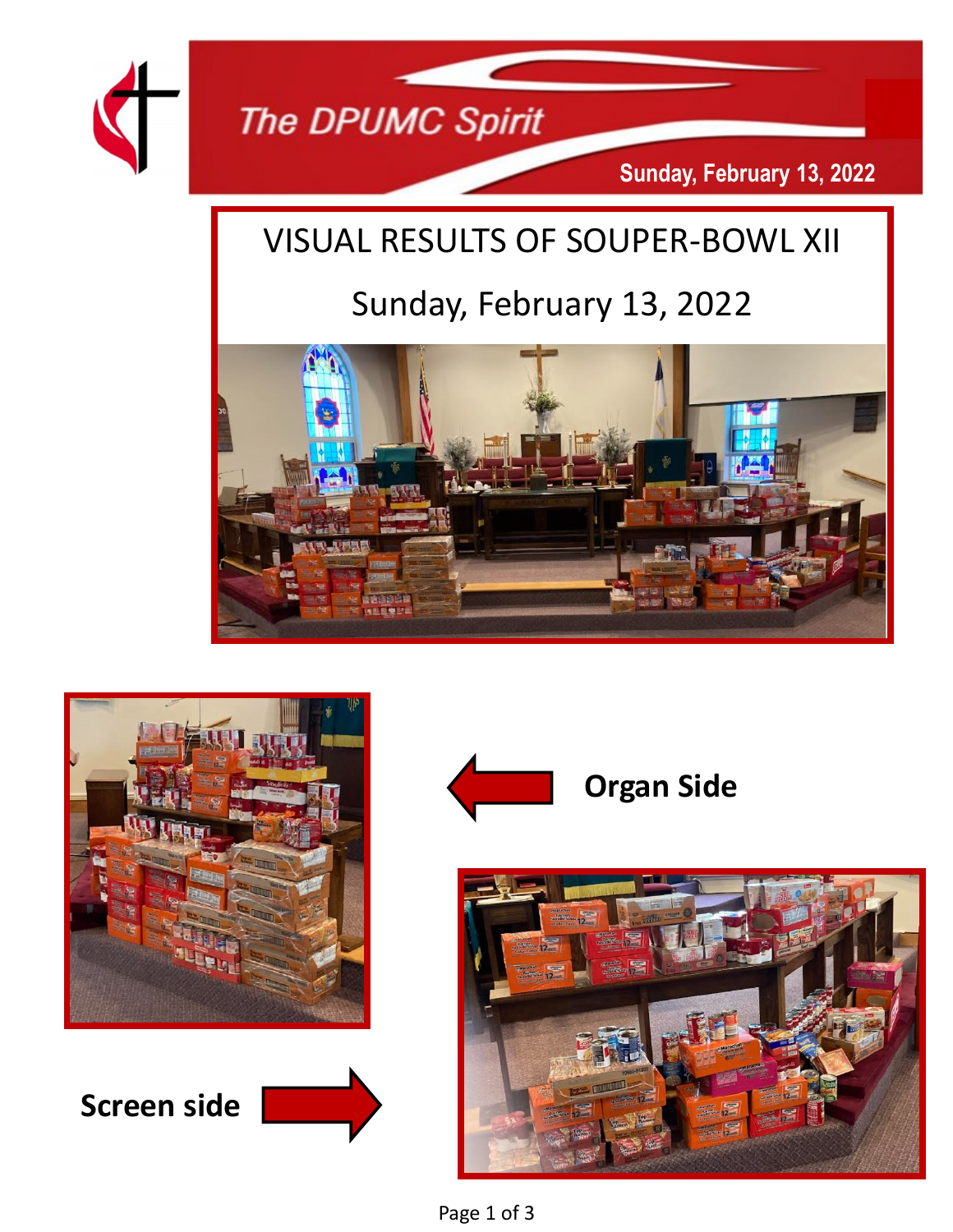### **Church Announcements for Sunday, February 13, 2022**

**8:30am 11:00am GREETERS:** Joy & George Grimm, The Carlisle Randi Carlisle John Moxley & Cindy Davis **Branch Accident Accident** & Cindy Saylor **LITURGISTS:** Terry Caudill **The Contract Contract Contract Contract Contract Contract Contract Contract Contract Contract Contract Contract Contract Contract Contract Contract Contract Contract Contract Contract Contract** 

### **Next Week (February 20)**

**GREETERS:** Joy & George Grimm, The Randi Carlisle John Moxley & Cindy Davis & Cindy Saylor **LITURGISTS:** John Moxley **Patty Pagano** 

"**SOUPER" BOWL XII** - 3<sup>rd</sup> Quarter Score: "Organ" Side: 534 / "Screen" Side: 444.

Today is the final quarter and the "Organ" side is still in the lead, but it's still anyone's game. Check back here next Sunday to find out which side brought the most soup, but of course the real winner is CARROLL COUNTY FOOD SUNDAY where all the donations go, to help provide warm food for our neighbors in need.

**CHILDREN'S SUNDAY SCHOOL IS BACK IN SESSION! -** We start in the sanctuary for music and then to the classrooms for learning and crafts! We also have a virtual option if interested, just join: [meet.google.com/vtf](https://www.dpumc.net/groups/childrens-ministries/sunday-school/meet.google.com/vtf-yeha-zrk)-yeha-zrk. Remember masks for children, like at school, are required.

**BLANKETS+ AND CHURCH WORLD SERVICE TOOLS** - February is the month to blanket the world with love. Your donation enables Church World Service to provide blankets, food, shelter, safe water and other tools of hope when disaster happens. Envelopes are beside the offering box and in the narthex for your contributions. Donations accepted throughout February. Thanks.

**LENTEN BIBLE STUDY** – Starting March 9, Wednesdays @ 1PM, going through April 13. The book will be *"EMBRACING THE UNCERTAIN"* by Magrey R. deVega. No need to sign up, just show up! Contact is Pastor John.

**INCLEMENT WEATHER POLICY** - A "ONE CALL NOW" message will be sent by 7:00AM Sunday morning, if worship services are cancelled or changed. You can also check the church phone 410-848-2313 for an updated message.

**.............................................This Week**

**UNITED METHODIST WOMEN MEETING** - Tuesday, February 15 @ 1PM in the Conference Room. Please try to attend. Contact is Janet Wallett.

**............................................ Next Week**

**COMBINED TRUSTEES & FINANCE MEETING -** Tuesday, February 22 @ 7PM in the Conference Room. Contacts are Bill Aldridge or Pastor John.

#### **.............................................. Ongoing**

**WORSHIP SERVICES** – **8:30AM** & **11AM** services are both in the sanctuary and are live streamed on YouTube and available on our website later in the day. We are following CDC guidelines. A box is at the entrance of the sanctuary for your offering.

**COFFEE & CHAT** - There is a sign-up sheet in the narthex. If you want to contribute, please bring your goodies individually wrapped or in separate sandwich bags. No open containers of food. Donations are always welcome. Thanks for participating in this fellowship ministry. Thanks to Carol Ann Bryan & Gary Saylor for the coffee & setting up. It's greatly appreciated!

**BUILDING USE** - Regina Caeli Academy uses all the upstairs rooms on Mondays & Thursdays. All persons entering the church on those days need to check in at the office. Information about the school can be found @ https://www.rcahybrid.org.

**VIDEO CAMERA TRAINING** – We want to have as many people as possible trained.

If you have an interest in helping with our online ministry, please let Pastor John know.

**DONATION BOXES** - In the narthex for food items and socks & new underwear. Contact Janet Wallett.

**AMERICAN FLAGS** - If you have a torn or worn American Flag to be discarded, please leave it in the church office. Carroll Hospice is collecting them for the "Stars for our Troops" program. Contact Gary Saylor (443-465-1023). www.starsforourtroops.org.

**CHURCH PROJECTS** – We've done a lot & have more to do. *Would you like to make a donation towards a special project?* Just designate your donation. Funds needed for the **Media** system, **Social hall AC**, outside **Stairs** replacement and the **Driveway repair.** Thanks for your support.